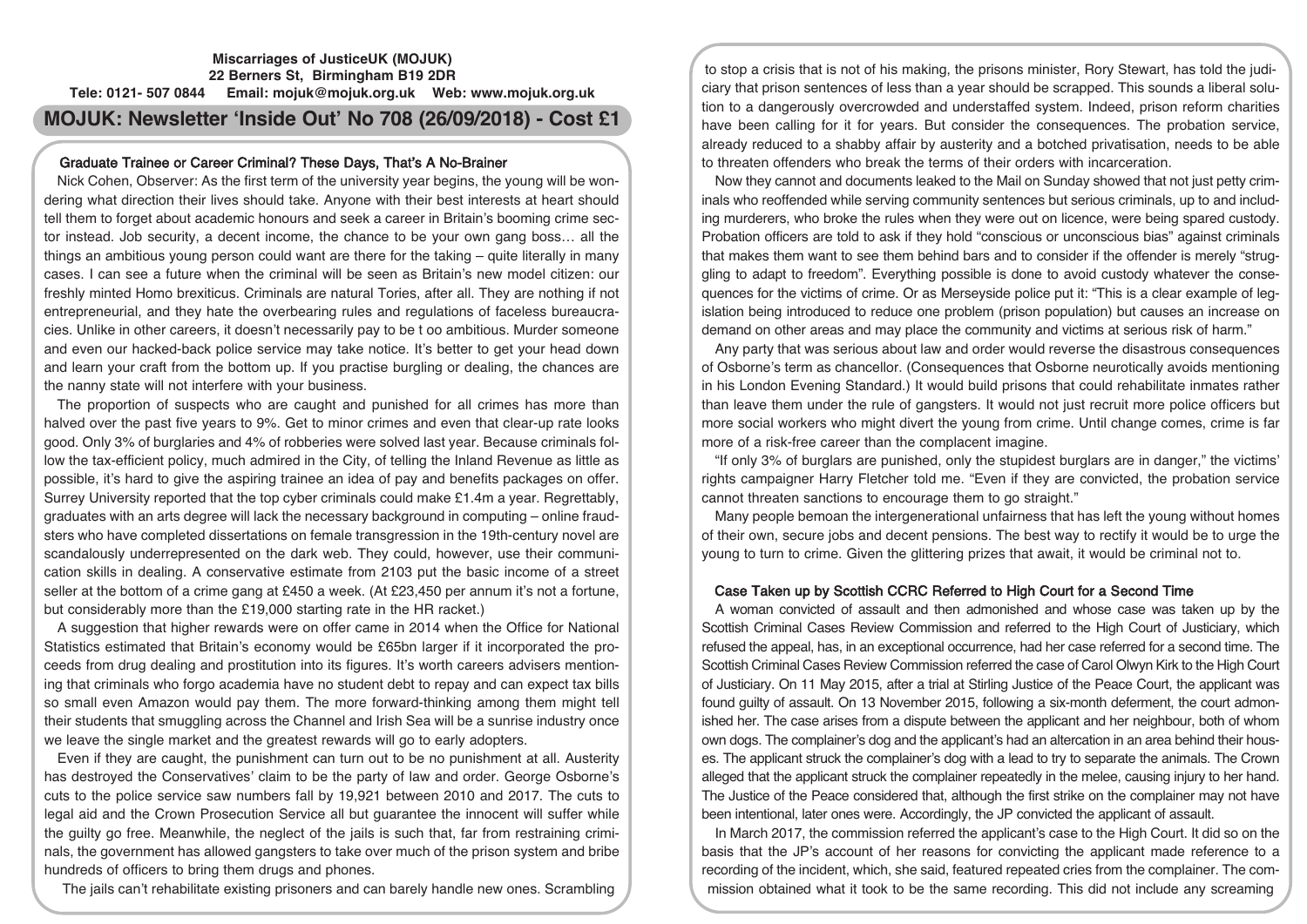from the complainer. Standing the fact that the presence of screaming appeared to have been decisive to the justice's decision to convict, the commission considered that there may have been a miscarriage of justice. The court heard the appeal in August 2017. The pleadings in the case had not framed the issue around the discrepancy between the recording and the JP's account of it. There was, furthermore, no agreement between the parties regarding the provenance of the version that the commission had obtained during the review. Accordingly, the court refused the appeal. The commission has decided, exceptionally, to refer the case to the court for a second time. The Commission considers that the provenance of the copy of the recording available to the Commission may be established with reference to other available evidence. With this in mind, the Commission believes that the reasons for the first referral remain sound.

#### IRA Man Joe McCann's Family to Take Legal Action Against Ministry of Defence

Relatives of an Official IRA man allegedly shot dead by soldiers in 1972 are to take legal action against the Ministry of Defence (MoD). Joe McCann died in disputed circumstances near his home in the Markets area of Belfast His family is issuing a civil writ against the MoD and the attorney general. They allege unreasonable delays in conducting an effective investigation into his death. Two former paratroopers are to stand trial in unrelated court proceedings. Mr McCann was one of the Official IRA's best-known activists at the start of the Troubles.

A statement from Belfast-based law firm KRW Law said: "There has to date been no human rights compliant investigation into the death of Joe McCann which would discharge the obligations on the British government following a breach or violation of the right to life as prohibited by Article 2 of the European Convention on Human Rights. The civil action which is being issued by way of a writ against the MoD and the attorney general addresses this failure in the absence of an action to effectively investigate the death of Joe McCann, despite the decision to prosecute made by the Public Prosecution Service." A police investigation at the time of his death failed to result in a prosecution. In 2013 a report by detectives from the Historical Enquiries Team found the killing was unjustified.

#### Conviction Quashed - Appelant Was Not Afforded A Fair Opportunity to Give Evidence

1. There was a time when a person accused of a crime in this country was not allowed to give evidence at his trial – in accordance with a principle that no one could be a witness who had an interest in the outcome of the case. But conceptions of criminal justice have changed. The bar to a defendant giving evidence was abolished in 1898 and since 1994 an adverse inference may generally be drawn if a defendant does not give evidence. The right of a defendant to give evidence in his own defence is now recognised to be an essential aspect of a fair trial. The main issue raised on this appeal is whether the appellant, who did not give evidence at his trial, was afforded a fair opportunity to do so in the particular circumstances of this case.

2. The appellant was tried in the Crown Court at Norwich over five days between 12 and 16 February 2018. He was charged with two offences: wounding with intent and causing serious injury by dangerous driving. Both charges related to an incident which occurred on 20 September 2016 in Great Yarmouth, when a Range Rover car which the appellant was driving hit the complainant, James Smith, pinning his leg against a wall and causing him a serious injury. At the trial the appellant was acquitted of wounding with intent but convicted of the offence of causing serious injury by dangerous driving. This is his appeal against that conviction brought with leave of the single judge.

3. The background to the incident was a dispute between the appellant and James Smith

who had known each other socially for some months – originally, it appears, through the connection that the appellant was James Smith's hairdresser. The dispute arose from what the appellant believed to be James Smith's role in causing the appellant's partner, Racquel, to break off their relationship. Racquel was a good friend of James Smith's partner, Claire. On the afternoon of 20 September 2018 the appellant turned up at Claire's house demanding to see Racquel, who was present in the house, but Claire refused to let him in. Claire then called James Smith and told him what had happened. James Smith in turn called the appellant and they had an altercation on the phone. Following that phone call, at 6:36pm, the appellant made a 999 call to the police in which he claimed that James Smith had threatened to shoot him and had told him to meet at 7:30pm at a place called Barnard Bridge – presumably for a fight.

4. It so happened that James Smith was asked to go and collect Racquel's son, Luca, from a friend's house at 7pm. He went with two friends on foot. They collected Luca and were walking back when they saw the appellant, who was also on foot. This seems to have been a chance encounter, but the appellant went and fetched his car which was parked nearby and approached James Smith and the others in his car. An argument took place between the appellant, who was in his car, and James Smith, who was on the pavement. There were issues at the trial about what was said and about how James Smith then came to be injured. The prosecution case was that the appellant was telling James Smith to get into the car, where the appellant had a cut throat razor, and that, when James Smith refused to do so, the appellant drove deliberately at him and pinned his leg against the wall. The defence case was that the appellant was asking James Smith to let Luca get into the car, which he refused to do. According to the defence, James Smith then walked menacingly towards the car, and in a state of panic the appellant tried to put the car, which had automatic gears, into reverse but accidentally moved the gear stick into the drive position, causing it to lurch forward and collide with the complainant.

5. The trial was originally due to take place in July 2017, but in June the appellant was involved in a road traffic accident in which he sustained very significant injuries which caused the trial to be adjourned. The appellant also suffers from seizures. The trial began on Monday, 12 February 2018. At lunch time on the first day a letter from a hospital consultant was provided to the court which described the appellant's medical condition. On the basis of this letter, defence counsel, Mr Volz, applied for an adjournment to enable the defence to obtain a full medical report. The suggestion at this stage was that such evidence could potentially support the appellant's case by giving a possible explanation of how he could (as he alleged) accidentally have engaged the wrong gear. The judge, HHJ Shaw, refused the application, noting that the appellant was not himself claiming that he had had a fit at the time and that it had never been suggested that the case involved anything other than a factual dispute.

6. At the end of the first day, however, just after the jury had left court, the appellant suffered a fit in court. The fit lasted around 4 or 5 minutes. Paramedics were called, who oversaw the appellant's recovery and administered first aid.

7. On the afternoon of the second day of the trial, when the appellant's partner, Racquel, was giving evidence, he fitted again. This fit was witnessed by the jury. It lasted about 4 minutes and was managed by the dock officers until the paramedics arrived. He then had another fit, slighter shorter in duration. He was taken to hospital by ambulance, where various tests were carried out, all of which were apparently inconclusive. He was not discharged until 2:30am, returning home at 3.30am.

8. On the morning of the third day counsel for the defence applied to discharge the jury. The application was supported by counsel for the prosecution. It was submitted that medical evidence was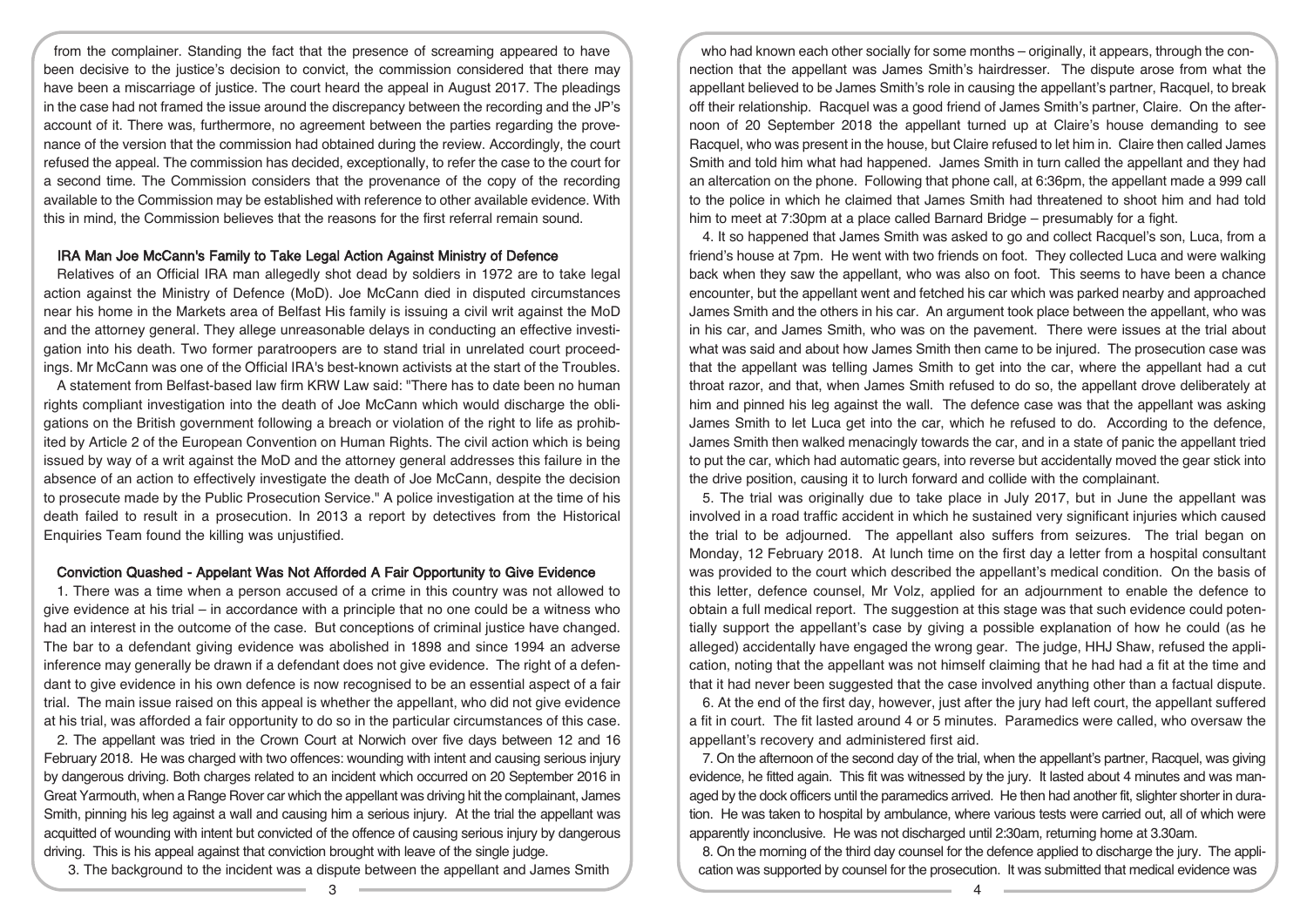needed to provide advice on the causation and management of the appellant's seizures, and also to the enable the court to determine what, if any, special measures could be taken to enable the appellant to participate effectively in the trial and, if possible, to give evidence without a serious risk of further fitting. It was envisaged that because of the time that it was likely to take to obtain such evidence it was preferable to have a new trial before a fresh jury rather than allow the trial to continue.

9. The judge refused the application and made it clear that he proposed to proceed with the trial. He said that the appellant need not remain in court that day and could take the time to rest but that he proposed to carry on and hear the rest of the prosecution evidence. The judge granted a short adjournment to enable Mr Volz to speak to the appellant about what he had said. When the court reconvened, Mr Volz renewed his application for the jury to be discharged. The judge maintained his decision that the trial could fairly proceed without the appellant being present in court. The judge indicated that if the next day, when the time came for the defence to present their case, the appellant felt well enough to give some evidence, the court would seek to manage it. If not, the judge said that he would direct the jury that the appellant's failure to give evidence must not be held against him.

10. The trial then continued, explaining to the jury why the appellant was not present in court.

11. On the fourth day, the Thursday, when the prosecution case was closed, Mr Volz informed the court that it had, throughout the trial, been the firm intention of the defence to call the appellant to give evidence. He said that he had, however, now taken the decision himself that it would be irresponsible to do so knowing that the appellant was likely to fit when giving evidence. Not only would this put an intolerable stress on the appellant, but it could also expose him to physical danger. Accordingly, the appellant did not testify. The trial continued with the appellant not present in court but watching the proceedings over a video link from a room in the court building.

12. On the fifth and final day of the trial the judge summed up the case to the jury. In his summing-up, the judge outlined the fits which the appellant had experienced during the trial and directed the jury, as he had said he would, that the fact that the appellant had not given evidence in court must not be held against him.

13. The jury returned their verdicts early in the afternoon. As mentioned earlier, they acquitted the appellant of the offence of wounding with intent, but convicted him of causing serious injury by dangerous driving.

14. The main ground of appeal is that the judge was wrong to reject the applications made by the defence to discharge the jury in circumstances where the appellant's ability to participate in the trial was severely compromised and he was not in a fit condition to give evidence as he had intended to do. Mr Volz submits that the result of the judge's decision that the trial should continue was that the process was rendered unfair and the appellant's conviction unsafe.

15. On behalf of the Crown, Ms Ascherson has argued that the appellant was able to and did participate effectively in his trial until its conclusion. She emphasises that his fits did not affect his ability to give instructions to his counsel and that he was able to view the proceedings via the video link. Ms Ascherson also draws attention to the fact that no medical evidence has been provided to establish that, if there were another trial, the appellant would be able to give evidence without suffering stress-related fits. She submits that there is therefore no evidence to show that discharging the jury would have made any difference to the process ultimately followed. She also relies on the judge's direction to the jury not to hold the appellant's failure to give evidence against him and on the fact that the judge summarised in his summing-up the appellant's account of events given when he was interviewed by the police. She submits that in these circumstances the trial was fair.

16. We agree that this is not a case where a trial has taken place in the absence of the

defendant or without his participation. Apart from his absence for part of the third day – which was encouraged by the judge and cannot be said to have prejudiced the appellant – he was throughout the trial either present in court or observing the proceedings over a video link and was able to give instructions to his counsel. The fact remains, however, that the judge required the trial to continue even if that meant that the appellant would not give evidence without properly investigating whether steps could be taken that might enable him to do so.

17. It must be emphasised that this is not a case where, as sometimes happens, a judge takes the view that a defendant is feigning or exaggerating illness or using illness as a pretext to seek to frustrate the trial process. It was and is not in doubt that the appellant had suffered several seizures in court, that they were genuine fits apparently induced by stress, and that there was perceived by both counsel and the judge to be a high risk that he would have further fits if he gave evidence in court. The judge's acceptance of the latter point is implicit in his direction to the jury that they must not hold the appellant's failure to give evidence against him. Under s.35 of the Criminal Justice and Public Order Act 1994 a judge will ordinarily direct the jury that, in determining whether the defendant is guilty of the offence charged, they may draw such inferences as appear proper from the defendant's failure to give evidence. There is an exception, however, if "it appears to the court that the physical or mental condition of the accused makes it undesirable for him to give evidence." As discussed in Blackstone's Criminal Practice (2018) at F20.46, that is a high test, but the judge evidently considered that it was satisfied in the present case.

18. The second point which requires emphasis is that the right of a defendant who wishes to do so to give evidence in his own defence is  $-$  as we have indicated  $-$  an important element of the right to a fair trial. If this right is to be real and not illusory, a defendant who wishes to give evidence must be given a full and fair opportunity to do so. A decision to proceed in circumstances where such a defendant is understood not to be in a fit state to give evidence should be taken, if at all, only after the most full and careful consideration. Again, there is no doubt that in this case the appellant intended and wanted to give evidence. We are satisfied that this is not a case of a defendant who was happy to avoid having his story exposed to cross-examination without adverse comment. There were significant differences between his account of events and that of the complainant, James Smith, and the credibility of their respective accounts went to the heart of the case. We do not doubt that the defendant wanted to testify and that his counsel considered it essential to his defence that he should do so.

19. It is regrettable that no medical evidence has been obtained by the defence at any stage addressing the appellant's medical condition and whether there were measures which could reasonably have been taken to enable him to give evidence without undue risk to his physical or mental health. There is force in the point made by Ms Ascherson that there is no evidence to show that there were any measures reasonably available which would have enabled the appellant to give evidence by some means if the trial had been adjourned for a day or so and then resumed or if the jury had been discharged and a new trial had later taken place. We consider, however, that a proper opportunity ought to have been afforded to the defence to explore that question by obtaining medical evidence when problems occurred during the trial, that it is unfair to blame the defence for failing to adduce such evidence when that opportunity was denied and that it would be wrong to speculate about what such evidence would have shown.

20. The judge was entirely justified in our view in refusing the application for an adjournment made on the first day of the trial. There was no evidential basis for suggesting that the appellant had had a fit at the time of the incident and it was not at that stage anticipated that his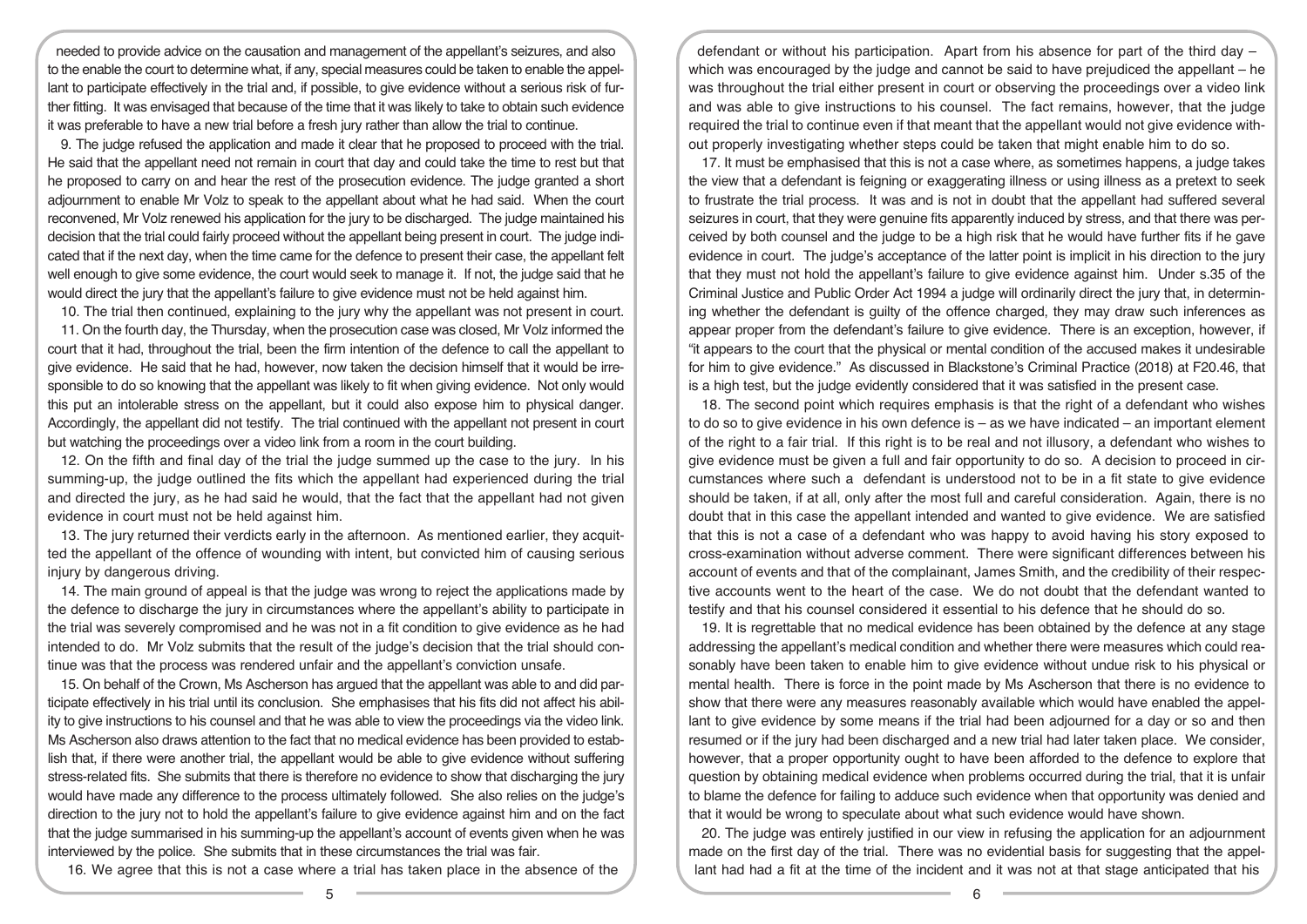seizures were likely to interfere with his participation in the trial. Circumstances changed, however, when the appellant suffered several fits in court. We accept that the judge sought to manage the situation as he thought best and that an appeal court should be slow to review case management decisions. Nevertheless, we consider that, in the particular circumstances of this case, the judge's decision made on the third day of the trial to require the trial to proceed without intermission, even if this meant that the appellant did not give evidence, was a clear error.

21. We do not in fact think that the judge need necessarily have discharged the jury at that stage – although he was invited to do so by the prosecution as well as by the defence. It might, at least in the first instance, have been sufficient to adjourn the trial. But the judge should in our view have allowed time for medical evidence to be obtained addressing the significance of the appellant's fits and any means of controlling them. Such evidence was required to find out whether any measures could be taken – for example, allowing the appellant a day or two of rest and/or through the use of any medication – which might enable him to give evidence. To insist that the trial must proceed without exploring that possibility and without establishing through medical evidence that there was no realistic means of enabling the appellant to give evidence was unfair.

22. We would add that, even if there had been a sufficient basis for concluding that no measures could reasonably be taken which would enable the appellant to give evidence and that the trial should nevertheless proceed, we do not consider that the direction given to the jury about his failure to do so was adequate. It is fair to record that, in accordance with best practice, the direction was provided in written form to counsel in draft and was agreed by them. But insufficient attention was in our view given to its content. On more than one occasion in the summing up the jury was told that the appellant had the judge's "permission" not to give evidence. That was an inapt expression, as the decision whether or not to give evidence is that of the defendant and his legal representative. It is not a matter in gift of the judge. Simply then to tell the jury that they must not hold against the appellant the fact that he did not give evidence was cursory to say the least. In our view the direction should have spelt out the consequences of the fact that the appellant had been unable to give evidence – in particular, that the jury had not had been able to hear at first hand his account of events – including where it conflicted with that of other witnesses – and assess its credibility. Consideration should also have been given to whether specific points of significance had been raised by the prosecution evidence which were not covered in the appellant's police interview and which he had therefore never had an opportunity to address.

23. We conclude that in the circumstances the trial process was unfair and that the appellant's conviction is unsafe.

24. In view of this conclusion, it is unnecessary to deal in any detail with the second ground of appeal. It was argued that the judge's summing up was unfair in that he emphasised and urged the jury to consider carefully various points in relation to the evidence that were favourable to the prosecution but, in contrast, made no mention at all of points on which the defence relied. It was submitted that, in consequence, the summing up was entirely unbalanced.

25. We think there is force in the criticisms made of some of the judge's comments which were clearly favourable to the prosecution. It is not the function of the judge in summing up the evidence to tell the jury that particular pieces of evidence are "significant" or "important", as the judge did in a number of places. It is, however, a misconception to suggest that a summing up must be "balanced" in the sense that observations favourable to the prosecution must be offset by points relied on by the defence. The essential task is to remind the jury of the most relevant evidence and to do so in a way that relates the evidence to the factual issues

which the jury need to consider. The summing up in this case fulfilled that function. In particular, the judge reminded the jury of the defence case and of the main evidence relied on in support of that case, including what the appellant had said in interview. The points favourable to the defence which it is suggested that the judge should have made were mostly matters of argument and are points which no doubt were made in argument on behalf of the defence. Notwithstanding our reservations about some of the comments made, we do not consider that the judge exhibited a bias in favour of the prosecution of a kind which made the trial unfair.

26. For the reasons already given, however, we have concluded that the appellant's conviction is unsafe because the decision to proceed with the trial was made without proper regard to the principle that an accused is entitled to a fair trial, which includes a fair opportunity to give evidence in his own defence.

27. Accordingly, the appeal is allowed and the conviction will be quashed.

#### Justice for Luke Mitchell – Fresh Appeal

[A fresh appeal is being launched to prove that notorious teenage killer Luke Mitchell is innocent and should be freed from jail. The campaign is being led by a Scots criminologist who has dedicated her life to fighting injustice and defending those she believes have been wrongfully convicted. It will be the third appeal on behalf of Mitchell, who was 14 when he murdered his girlfriend Jodi Jones, also 14. Found guilty in February 2005 and sentenced to a minimum of 20 years, he has always maintained his innocence but failed to overturn his conviction in 2008. Dr Sandra Lean is working with a legal team, compiling a fresh appeal. She has dedicated her career to the case, which happened in her hometown of Dalkeith in Midlothian 15 years ago. The mother-of-two will also publish a book later this year which she claims will uncover failings in the original police investigation. She said: "This would be the biggest embarrassment possibly ever for the Scottish police. "It was such a big case, the longest trial of a single accused in Scottish history. He was 14 years old when they first targeted him. I find this in all of the cases claiming wrongful conviction. The evidence before the jury is not all the evidence and never has been, never will be. It's the evidence that supports the prosecution narrative. Now people find that really difficult to accept. Unless it can be tied specifically to something that the prosecution is alleging, it will not go before the jury."]

On 30 June 2003, 14-year-old Jones was murdered near her home at Easthouses, Scotland. Her naked body was found six hours later hidden behind a high wall in a wooded area bordering Roan's Dyke footpath, a well-known local short cut running between Easthouses and Newbattle. She had been subjected to what prosecutors would later describe in court as a "savage knife attack." Early in the investigation the police suggested that the killer would be a man local to the area because of the location of where the murder took place. It was claimed that Jones had set out earlier to visit Mitchell. Her mutilated body was later found by Mitchell, who had joined a search party that also included Jones' 67-year-old grandmother, Alice Walker, 17-year-old sister Janine, and Janine's boyfriend, Stephen Kelly (19). The fact that Mitchell and his dog discovered the body very quickly despite a search at night, in poor weather, later played a major part in the criminal investigation.

Mitchell was initially questioned as a witness but was eventually arrested and charged with the crime some 10 months later following months of media speculation, including the repeated claim that the then 15-year-old was the "only" or "prime" suspect. At his trial at the High Court of Justiciary in Edinburgh he pleaded not guilty and lodged a special defence of alibi, claiming that he was at home cooking dinner at the time of the murder. During the 42-day trial which followed the jury heard evidence from both Mitchell's mother and his brother Shane, as well as visiting the crime scene.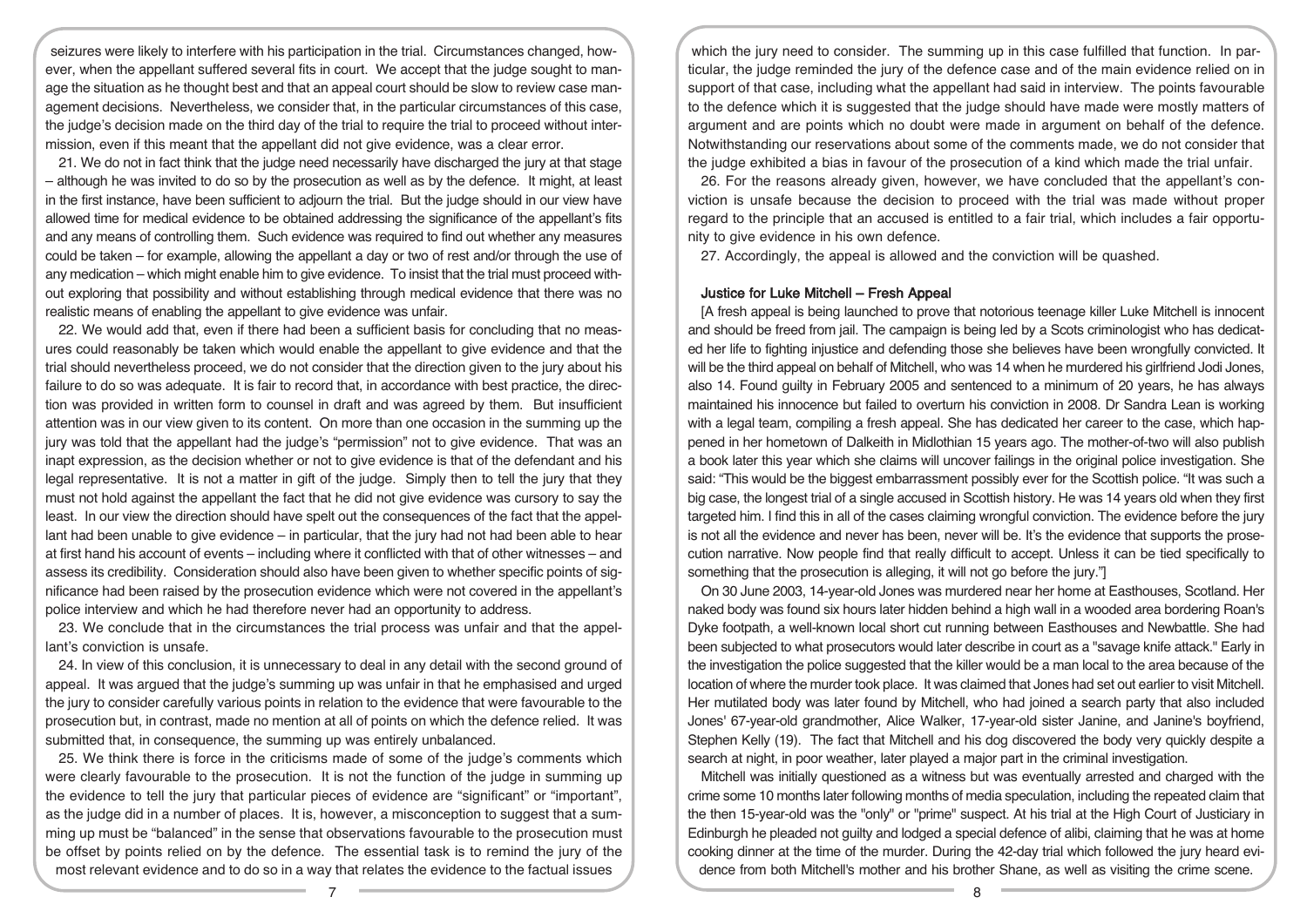The evidence of Shane Mitchell was crucial to the conviction; he stated that at the time of the murder, he had been at the family home, viewing internet pornography. He agreed that this was not an activity he would have engaged in if he thought anyone else was in the house and confirmed that he had not seen his brother that afternoon. In doing so he failed to corroborate Mitchell's alibi. The trial is the longest of a single accused, and the costliest at £452,687, in Scottish legal history.

On 21 January 2005, the jury found him guilty after five hours of deliberation. Mitchell, aged sixteen at the time of his conviction, was condemned as being "truly wicked" by Judge Lord Nimmo Smith. He was also found guilty of a separate charge of supplying cannabis. Mitchell's sentencing took place on 11 February 2005. Nimmo Smith told Mitchell that he would spend a minimum of 20 years in prison before being considered for parole.

Finding the body: The main plank of the prosecution case was "guilty knowledge"; in finding the body quickly despite poor conditions, Mitchell demonstrated that he already knew where it was. In his defence, Mitchell claimed that he went through a distinctive "V"-shaped hole in one part of the wall to find the body, because a family dog had alerted him to something suspicious. The prosecution stated that only the killer could have known the exact location of Jodi's body. To allow the jury to explore the plausibility of these claims, a mock-up wall was erected in the Laigh Hall, below Parliament Hall within Parliament House, across the road from the High Court of Justiciary building in Edinburgh's Old Town, where the trial was being heard. A visit by the entire jury to the actual murder scene was also arranged.

Broken Alibi: A second part of the prosecution case was to discredit Mitchell's alibi that he had been at home at the time of the murder. Under cross-examination, his brother Shane revealed that he had been viewing internet porn in the house at that time. He agreed that he would only have done this if he thought the house to be otherwise empty. He confirmed in evidence that he had not seen his brother in the family home at the time of the murder.

Suggestion of Burned Evidence: It was stated during the trial that Mitchell's clothes may have been destroyed in a garden incinerator and neighbours noted a strange smell coming from the garden. No forensic evidence was recovered from the incinerator, which was an 11" diameter log burner, and one neighbour, in evidence, described the smell as "wood smoke."

Unusual behaviour: Mitchell was known to be a fan of Marilyn Manson. The prosecution claimed that he had taken a keen interest in The Black Dahlia case of 1947, an unsolved homicide whereby an aspiring young actress was found murdered and mutilated in Los Angeles. Manson painted a picture of Elizabeth Short's injuries. The Crown suggested that there was a similarity between Jodi and Elizabeth's injuries.

A knife pouch was also found in Mitchell's possession on which he had marked "JJ 1989 - 2003" and "The finest day I ever had was when tomorrow never came". This was also considered evidence on the basis that it would be unlikely for anyone but the killer to remember someone killed with a knife in this way. Mitchell described himself as a Goth and scribbled Satanic symbols and statements on his schoolbooks. Some of these 'satanic references', it would emerge later, were lines from the popular computer game "Max Payne." As well as dealing in cannabis he was reportedly a heavy user of the drug.

Appeal: In March 2006, Mitchell was granted leave to appeal against his conviction (and his length of sentence) at the High Court of Justiciary sitting as the Court of Criminal Appeal in Edinburgh, on the grounds of the trial judge's refusal to hear the original case outside of the city. In November 2006, Mitchell won the right to appeal against his conviction for murder. Mitchell's legal team had wanted a number of grounds for appeal to be heard but the judges said only one would be allowed.

Scotland's senior judge, the Lord Justice General, Lord Hamilton said they would allow a ground of appeal claiming that the trial judge erred in refusing to move Mitchell's case out of Edinburgh following publicity ahead of the proceedings. Lord Hamilton, who was sitting with Lord Kingarth and Lord MacLean, said: "We have come, with some hesitation, to the view that this ground is arguable." "There is an argument that the trial judge failed adequately to take into account the circumstances that the publicity might have had an impact of particular strength not only in the immediate locality of the crime but in a somewhat wider area embracing the city of Edinburgh and other towns in the Lothians," he said. There was a huge media fanfare surrounding the trial and this may have affected the final outcome. The fact that the jury were not put into a hotel for the night of the decision has also been cited as a factor. The Court of Criminal Appeal in Edinburgh heard Mitchell's appeal in February 2008, and in May 2008 his original conviction was upheld.

Appeal decision: On 16 May 2008, the judges' verdict was given. Sitting over the appeal were Lord Osborne, Lord Kingarth and Lord Hamilton, who delivered the decision. They ruled that there was sufficient evidence in law that Mitchell could be convicted on and rejected his other grounds of appeal, yet stated that police questioning of Mitchell on 14 August 2003 had been "outrageous" and was "to be deplored."

Appeal against sentence refused: On 2 February 2011, Mitchell's appeal against sentence was refused by a two to one majority. Lord Justice Clerk, Lord Gill, sitting with Lord Hardie and Lady Cosgrove stated that he had the utmost sympathy for the family of the victim and that he understood entirely why this murder should have caused such public revulsion. Nevertheless, he was of the opinion that the sentencing judge should not have imposed a punishment part of such severity on such a young offender. He stated that justice would be done in this case if the punishment part of the sentence were fixed at 15 years. He did not consider that they were precluded from that disposal by anything said in the guidance given in HM Adv v Boyle and Ors (supra). He regretted, therefore, that he had to differ from his Lordship and her Ladyship.

Cadder appeal refused: On 15 April 2011, Mitchell's bid to challenge his conviction for murder following a human right ruling by the Supreme Court in the Cadder case was rejected. His lawyer told the Appeal Court in Edinburgh that his trial was unfair because he had no access to a lawyer during an interview. Lord Osborne sitting with Lord Hamilton (Lord Justice General) and Lord Kingarth told Mitchell that the application for leave to lodge the additional ground was refused. The appellant's appeal against sentence was finally disposed of on 2 February 2011 and in such circumstances, there did not exist a live appeal in respect of which leave could be granted.

#### Stop and Search Makes Crime More Likely

Ben Quinn, Guardian: The police tactic of stop and search is increasing the likelihood of crime rather than preventing it, finds a report that paints a bleak picture of young men and boys snapping under the pressure of relentless checks sometimes multiple times a day. Based on in-depth interviews with young Londoners named on the Metropolitan police's controversial list of gang suspects – the gangs matrix –raises concerns about how the police's "gang nominal" assessment has an impact on the lives of those listed. The report for the charity StopWatch, a coalition of legal experts, civil liberties campaigners and others, heavily criticises the multi-agency approach in which information about those on the matrix is shared across public services, including education and housing providers. Concerns were raised about a lack of transparency and the sharing of information without the consent of the young people in question. StopWatch's report, Being Matrixed, draws on the testimonies of 15 Londoners aged between 17 and 32 who are on the matrix – which gives sus